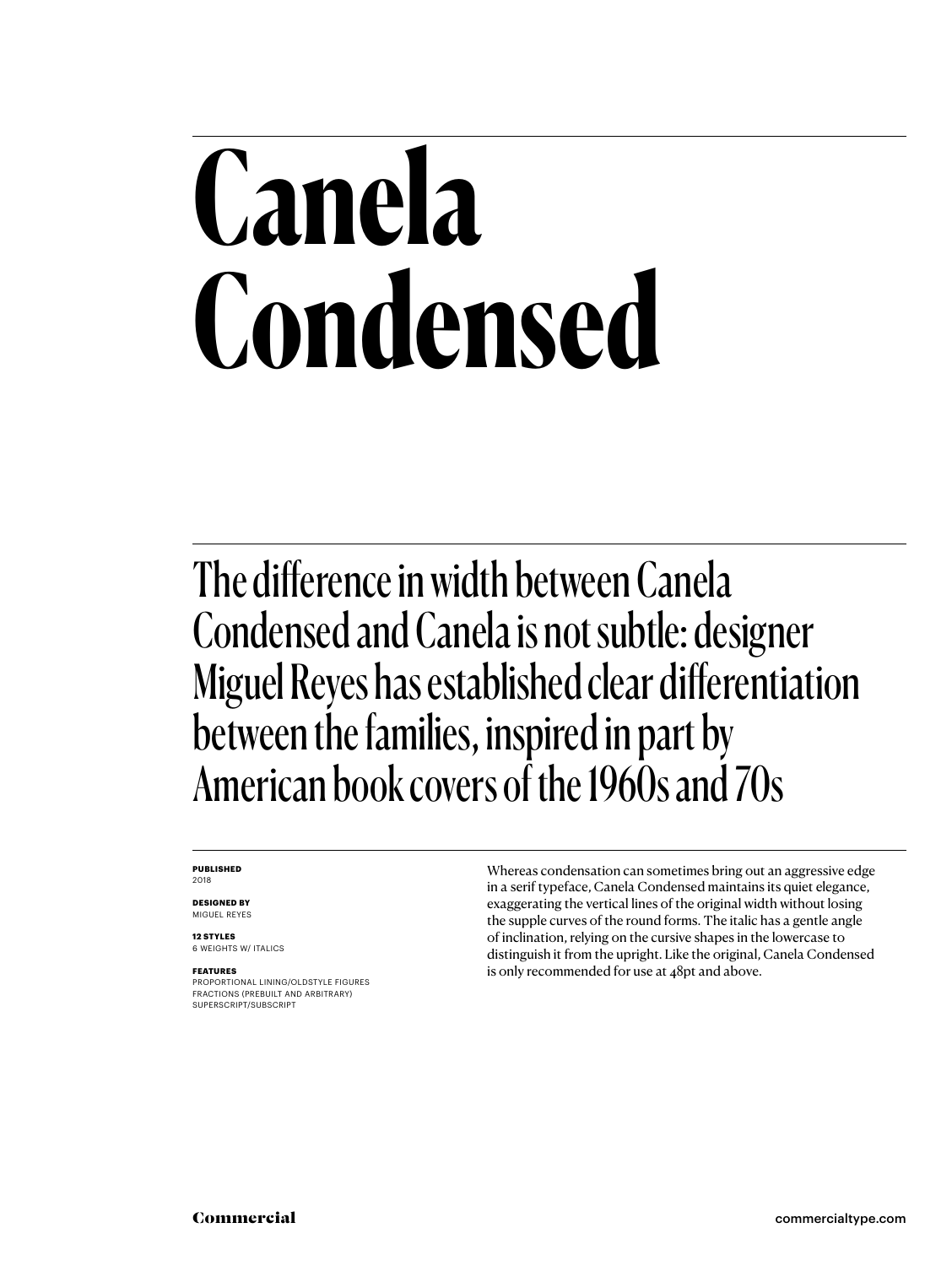Canela Condensed Thin *Canela Condensed Thin Italic* Canela Condensed Light *Canela Condensed Light Italic* Canela Condensed Regular *Canela Condensed Regular Italic* Canela Condensed Medium *Canela Condensed Medium Italic* **Canela Condensed Bold** *Canela Condensed Bold Italic* Canela Condensed Black *Canela Condensed Black Italic*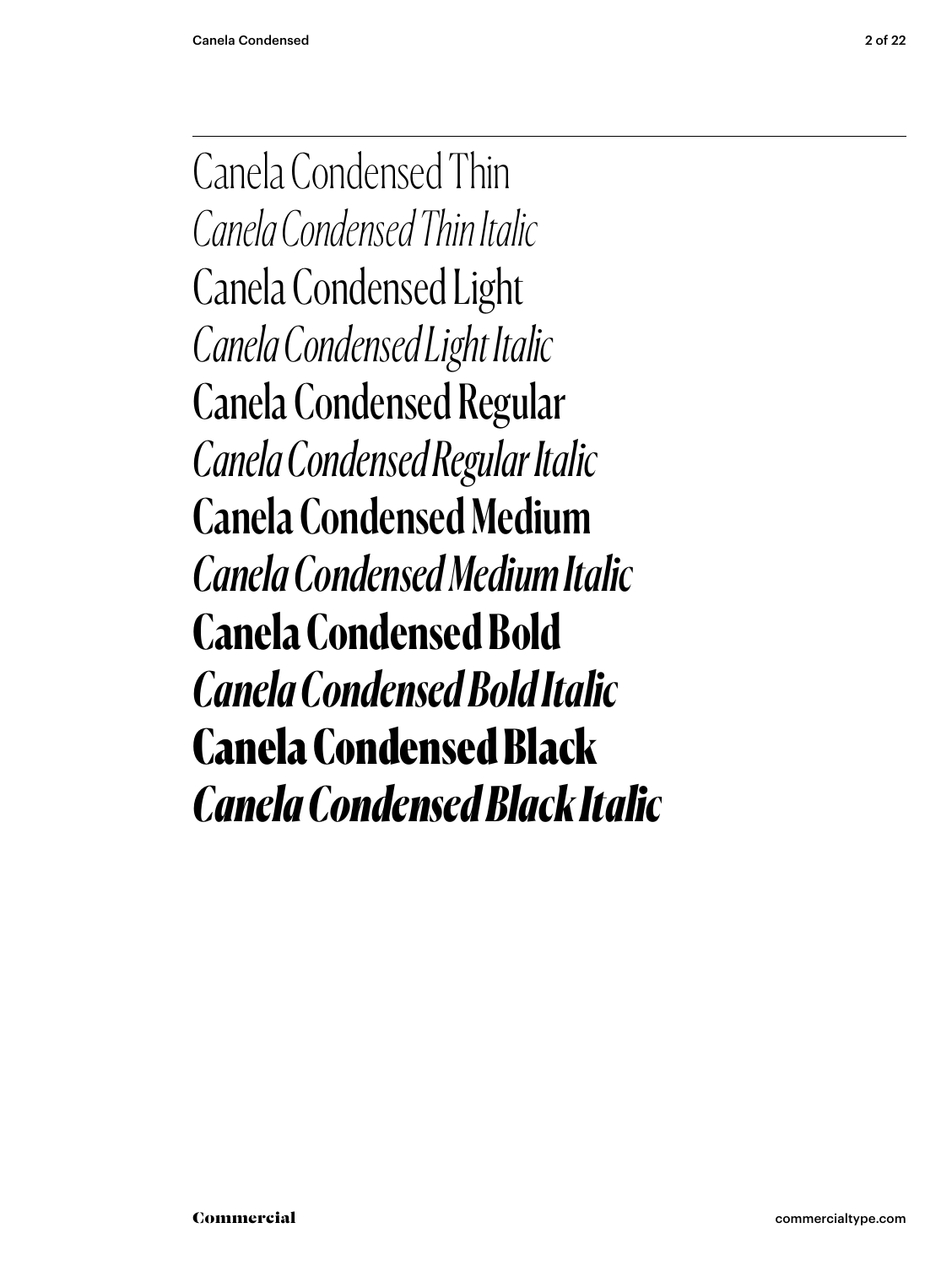CANELA TEXT, 8 – 18 PT

**RECOMMENDED MINIMUM & MAXIMUM SIZES**

### had fitted out for India, centred mainly around silks cotton, rum, and opium. In 1604 they banded Through the enmities of new competitors Several mishaps befell this crew During a new vo CANELA DECK, 18 – 40 PT New national electorate Powerful toolset FEATIRE Economy wonks Repainting AFTER CANELA, 40 PT+

The English East India Company was established in 1600 and granted the Royal Charter by Queen Elizabeth I. These first several voyages which they

CANELA CONDENSED, 40 PT+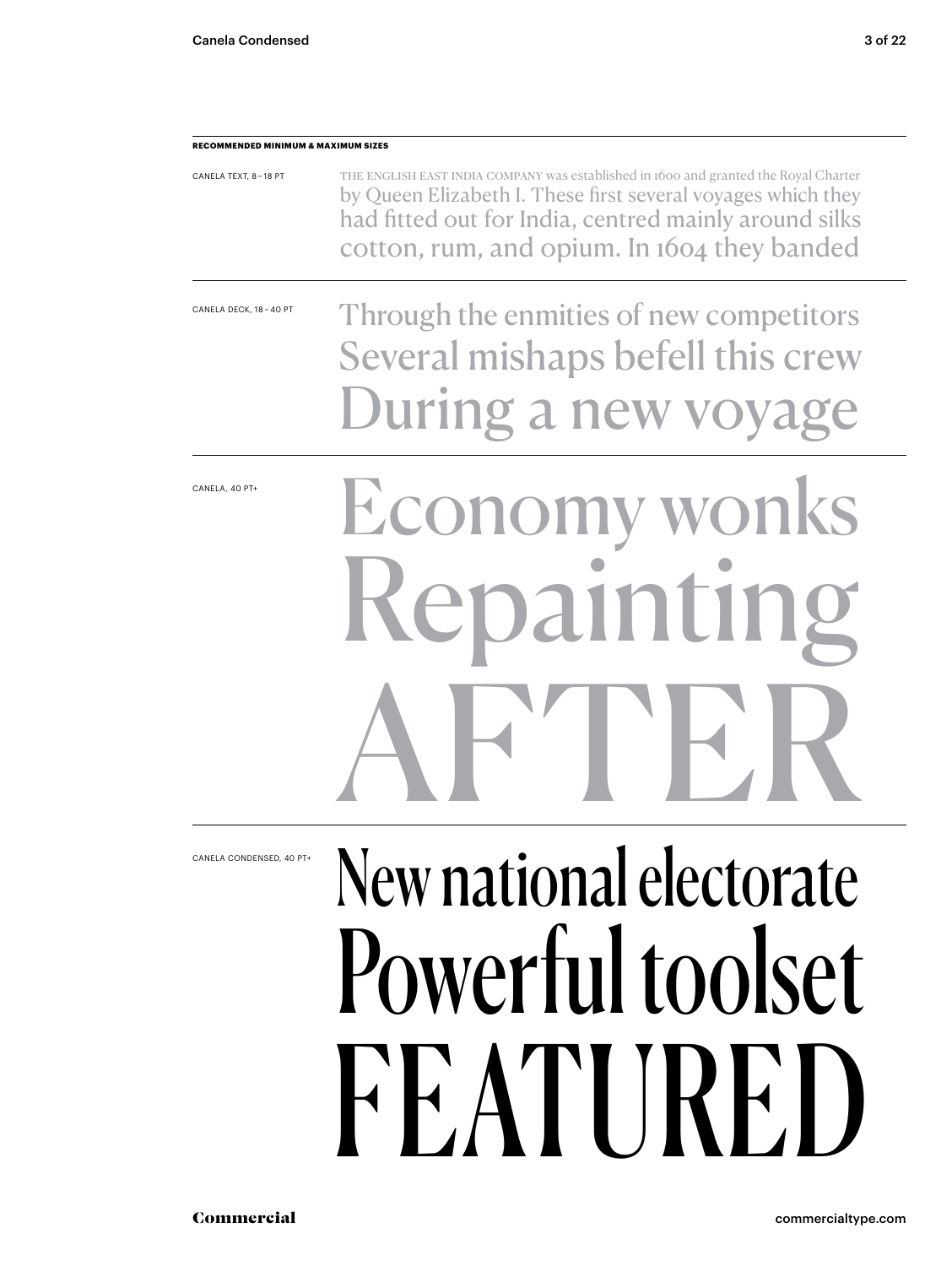# Eventualmente SAARISTOON Corresponding

CANELA CONDENSED THIN, 100 PT

# *Multituberculate RETIREMENTS Penyelenggaraan*

CANELA CONDENSED THIN ITALIC, 100 PT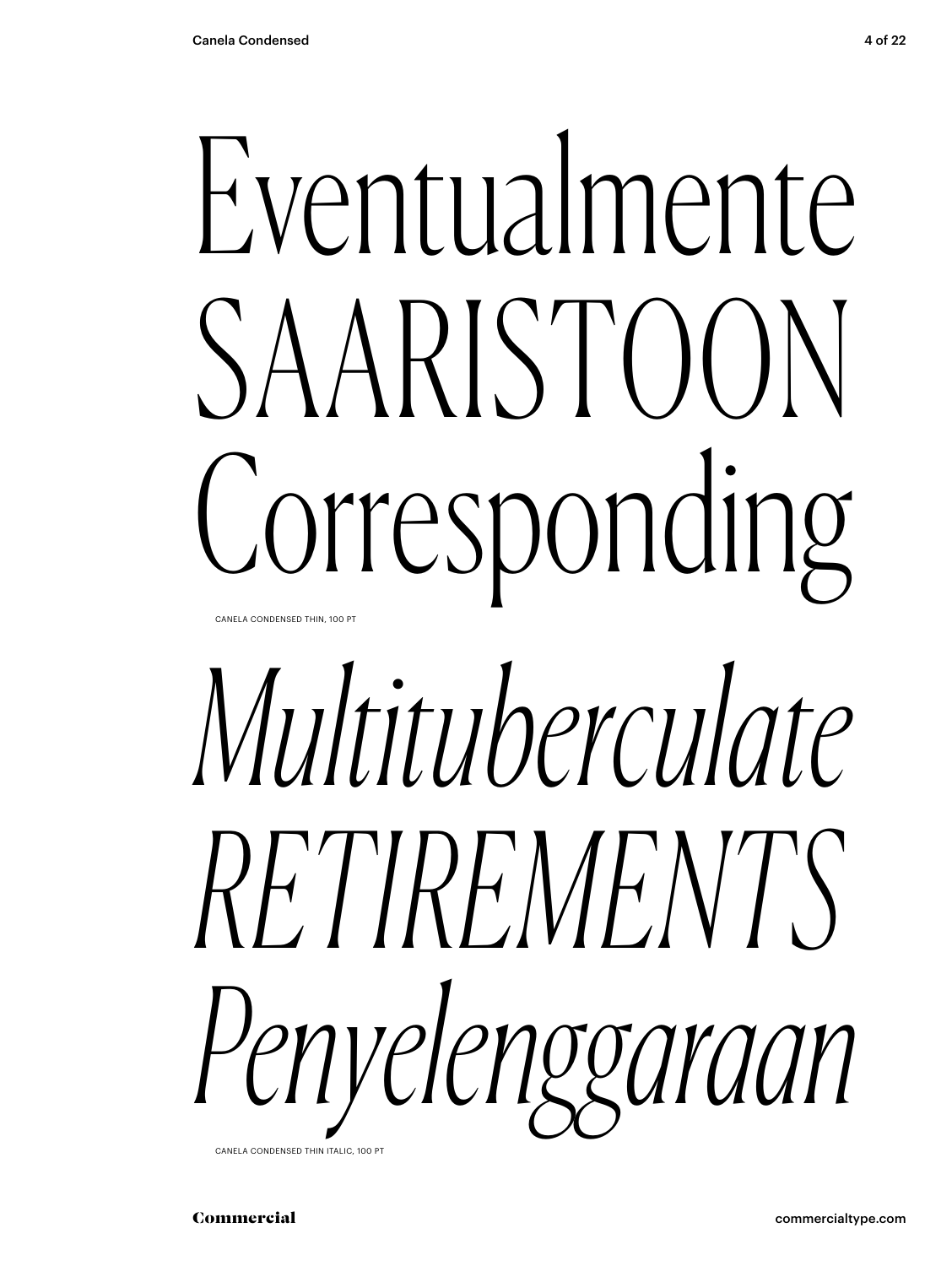# Maanõunikega PATHOLOGIC Phytoplankton CANELA CONDENSED LIGHT 100 PT

# Bioaccumulated SKÆRGÅRDEN Chiconquiáhuitl

CANELA CONDENSED LIGHT ITALIC, 100 PT

Commercial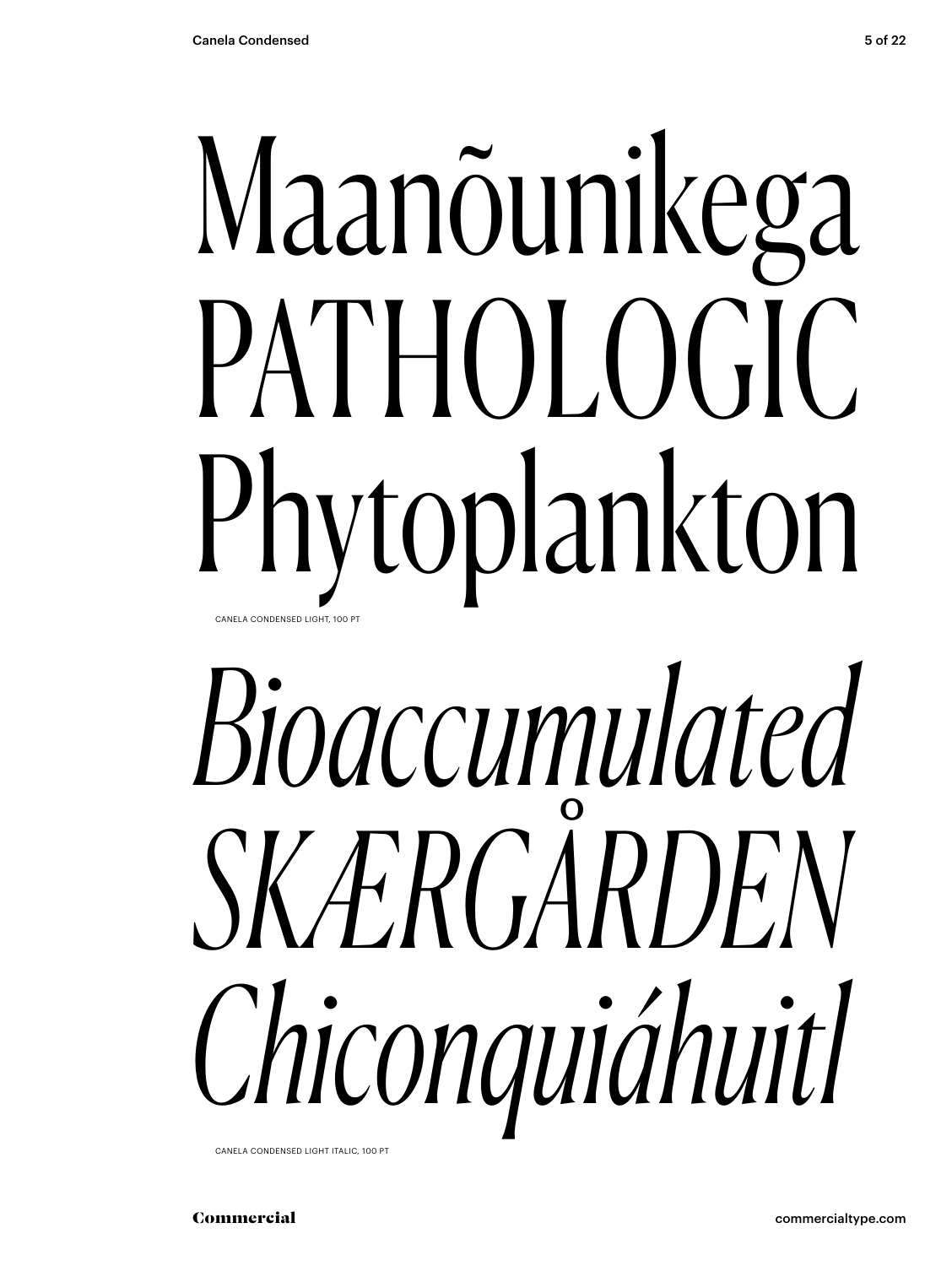# Wholehearted LANDMARKS Bedecktsamer

CANELA CONDENSED REGULAR, 100 PT

# *Announcements PRZYKŁADÓW Pravděpodobně*

CANELA CONDENSED REGULAR ITALIC, 100 PT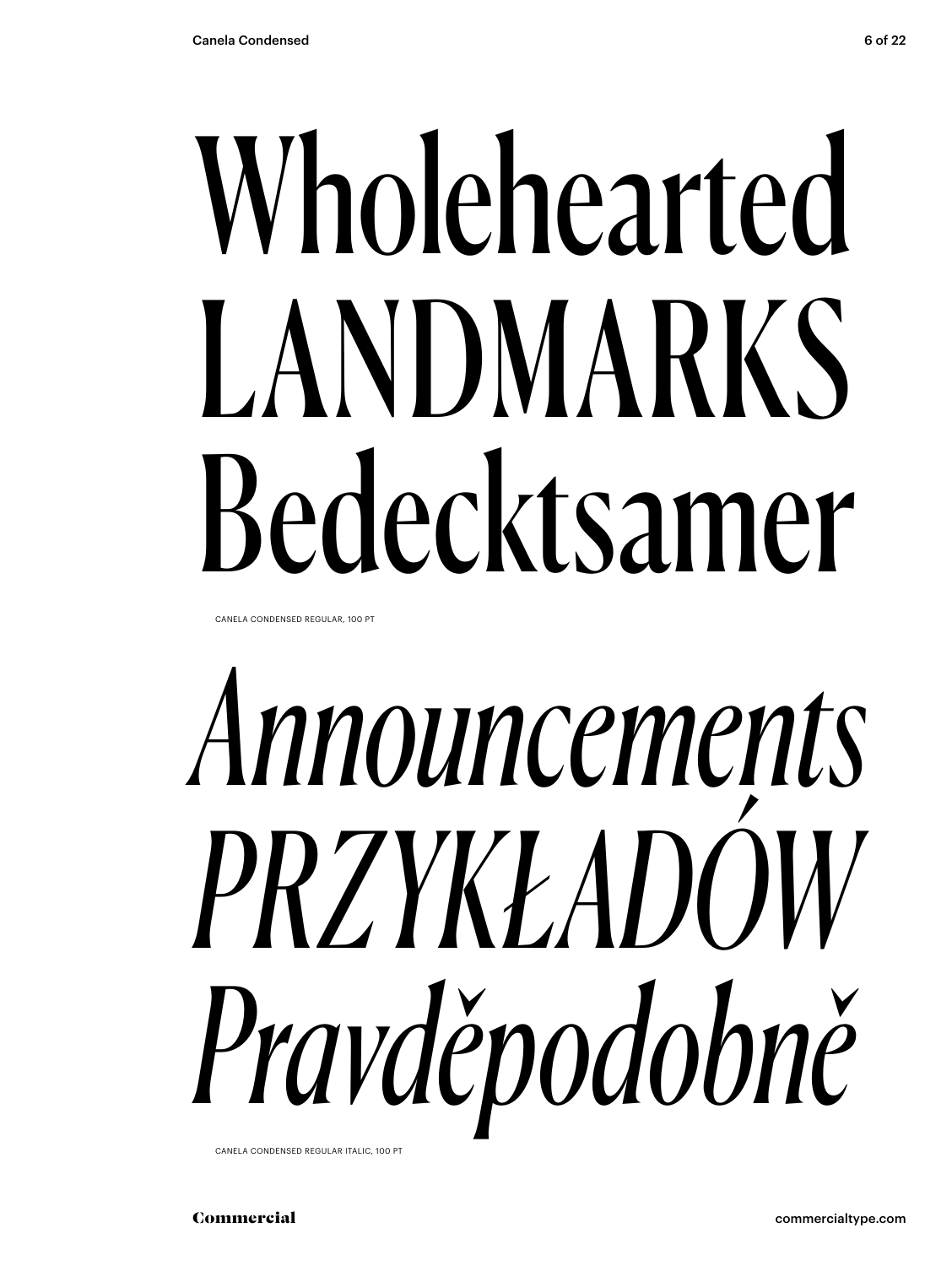# Andadosaken MOZGÁSBAN Supervolcano CANELA CONDENSED MEDIUM, 100 PT

# *Configurations GENERATORS Independència*

CANELA CONDENSED MEDIUM ITALIC, 100 PT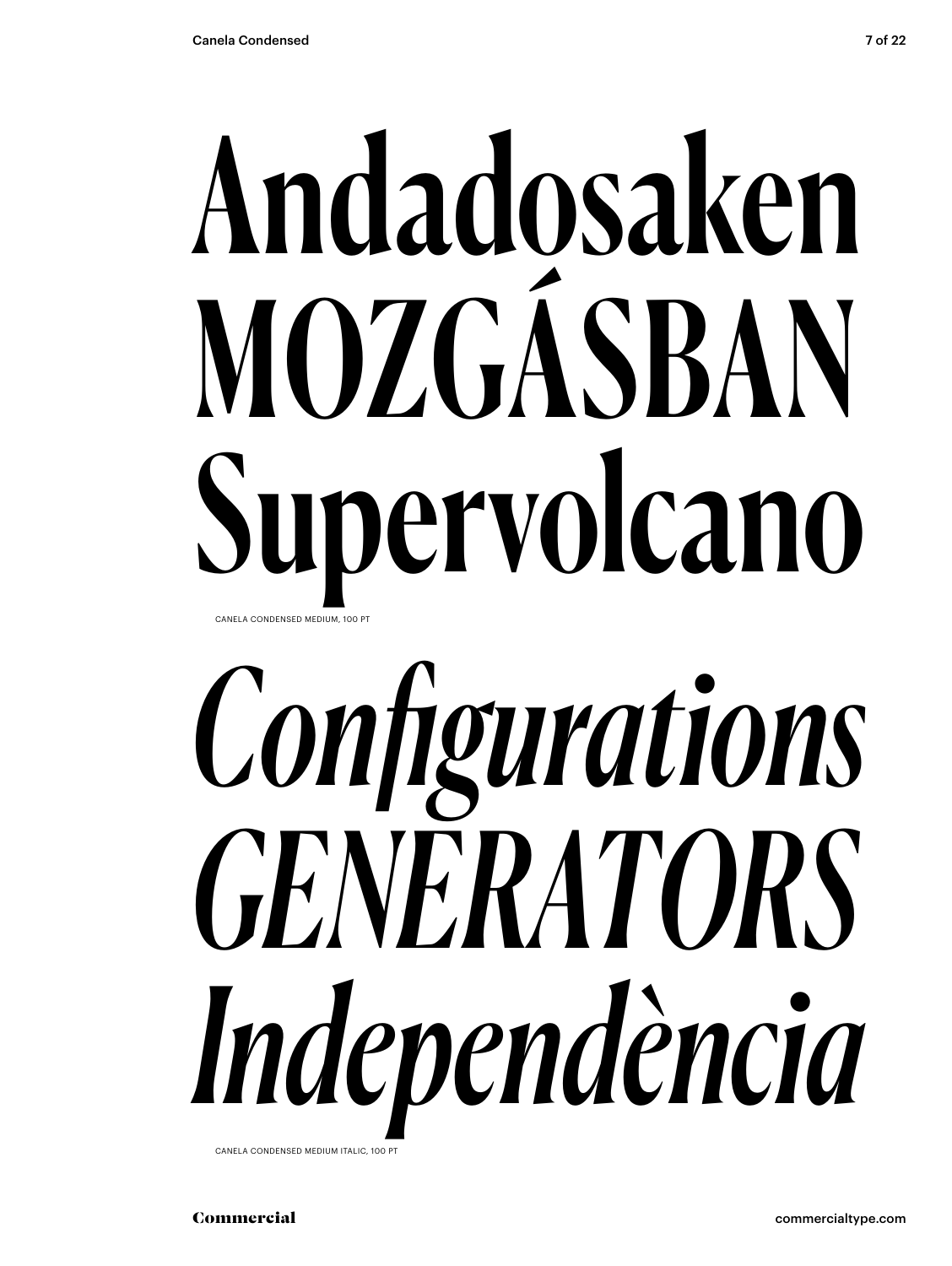# **Individuality ANTICIPATE Hinzugefügt** CANELA CONDENSED BOLD, 100 PT

*Manufactures EXPERIENCE Remarquable* CANELA CONDENSED BOLD ITALIC, 100 PT [ALTERNATE f]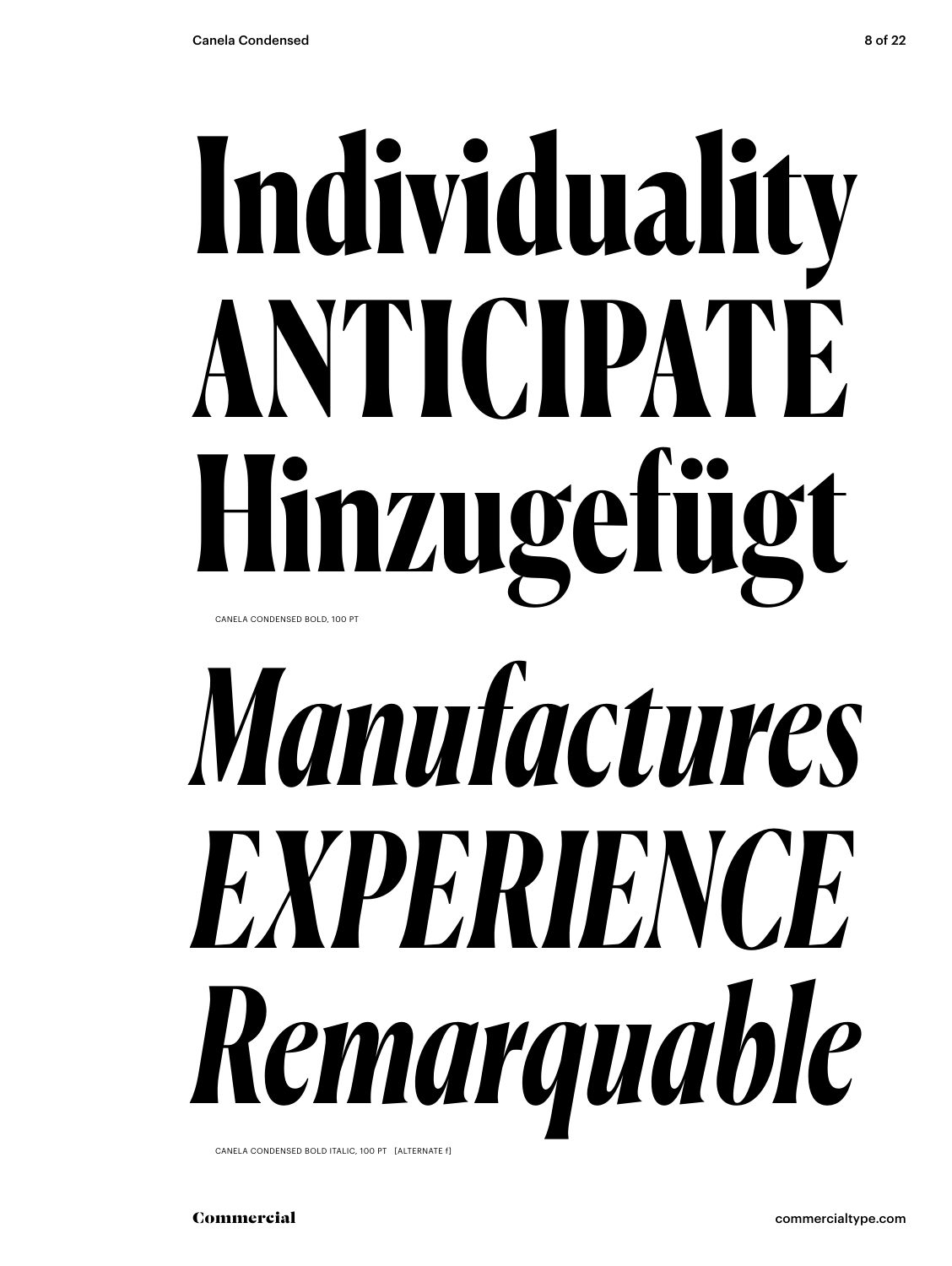# Introduzido BEDRIJVEN Memorizing

CANELA CONDENSED BLACK, 100 PT



CANELA CONDENSED BLACK ITALIC, 100 PT [ALTERNATE z]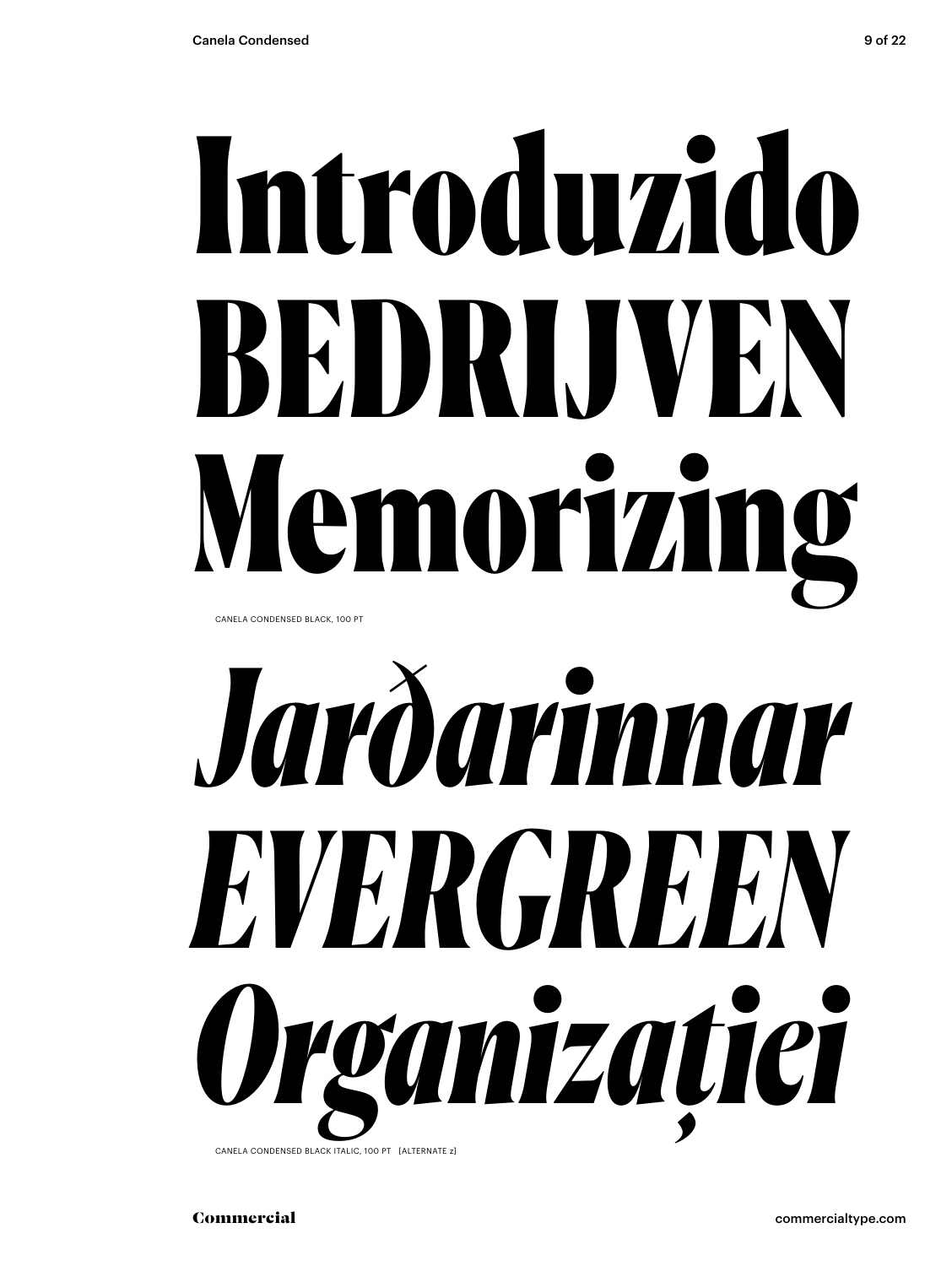

# *LIGHT INSTALLATION Continued Revitalization*

CANELA CONDENSED THIN ITALIC, 70 PT

## BIOGEOCHEMICAL Concours d'Elegance CANELA CONDENSED LIGHT, 70

*KOMPOŻIZZJONIJIET Specific set of new ideals*

Commercial commercialtype.com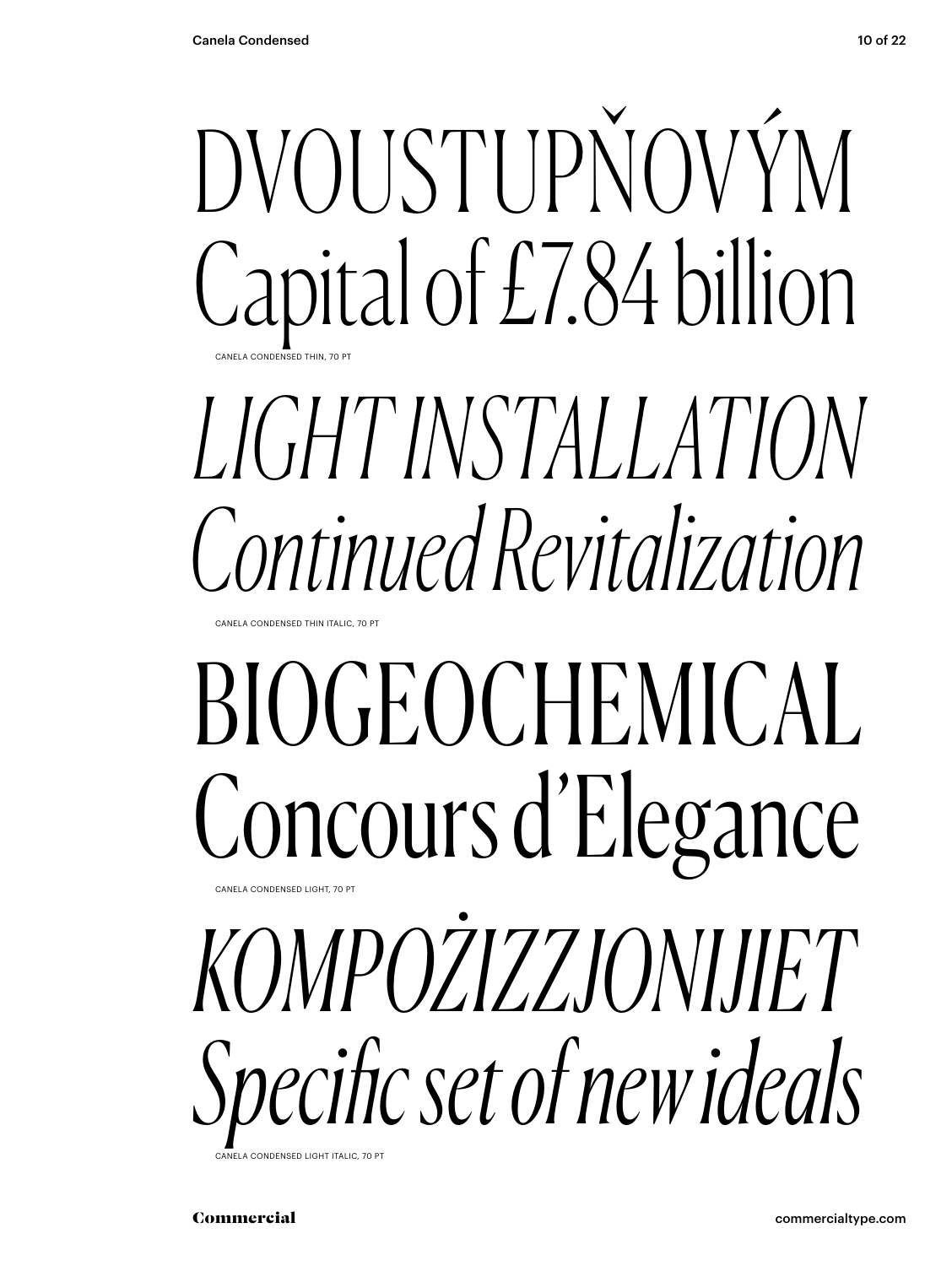## LA RIEVOCAZIONE Government services CANELA CONDENSED REGULAR, 70 PT

SUBDUED PALETTES 246 legacy publications

## AIRPORT LOUNGE Significant changes CANELA CONDENSED MEDIUM, 70 F

# *OVERSEAS BUREAU* Aðaláhrifavöldunum

CANELA CONDENSED MEDIUM ITALIC, 70 PT [ALTERNATE f v]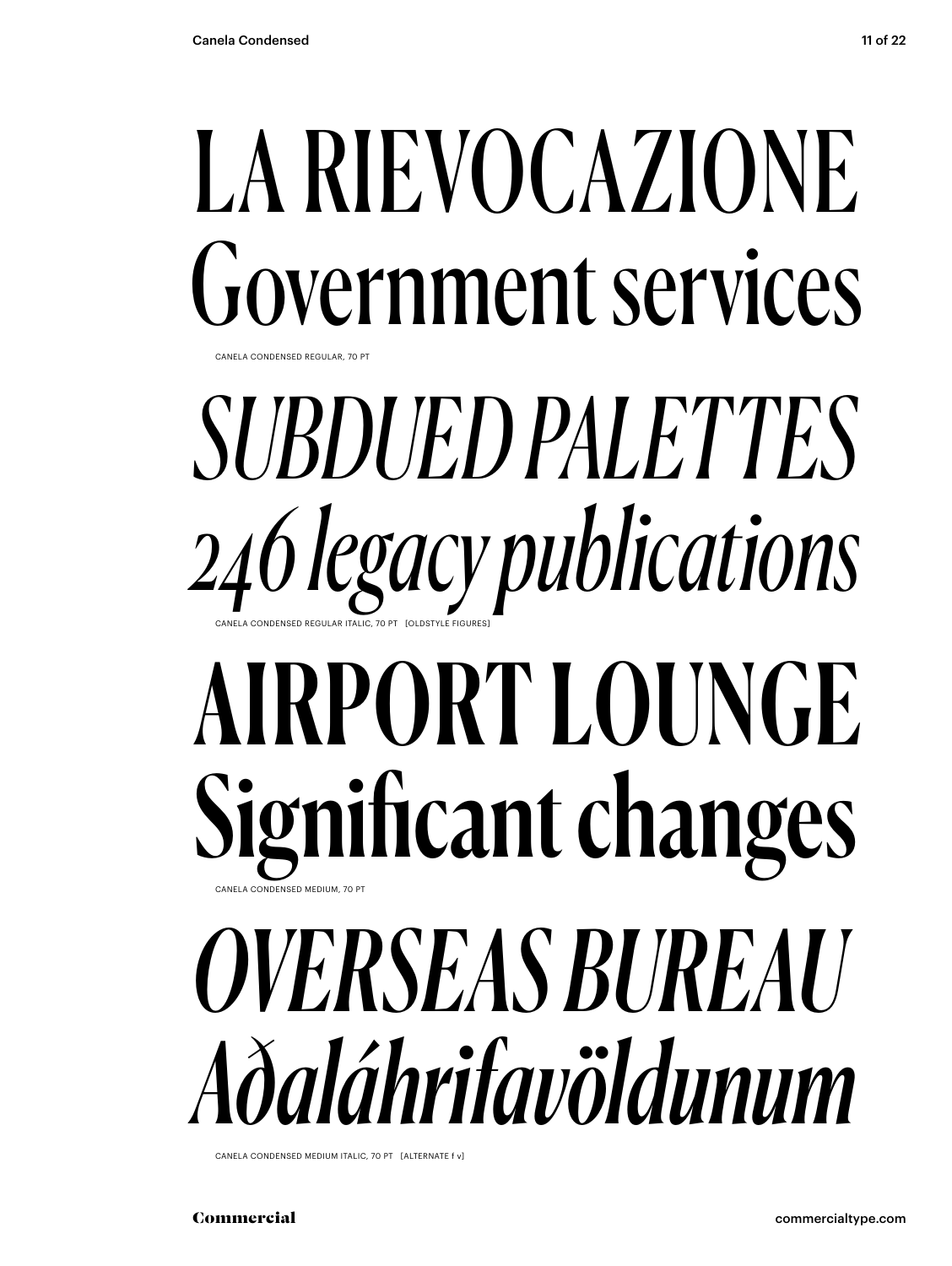## ESTABELECEREM Tridsaťosemročný CANELA CONDENSED BOLD, 70 PT

# MUSIC & THEATRE La couronne solaire

CANELA CONDENSED BOLD ITALIC 70 PT

## VIĐURKENNDUM **Final appearance** CANELA CONDENSED BLACK, 70 PT **AUTUMNFASHION Connected Devices**

CANELA CONDENSED BLACK ITALIC, 70 PT

Commercial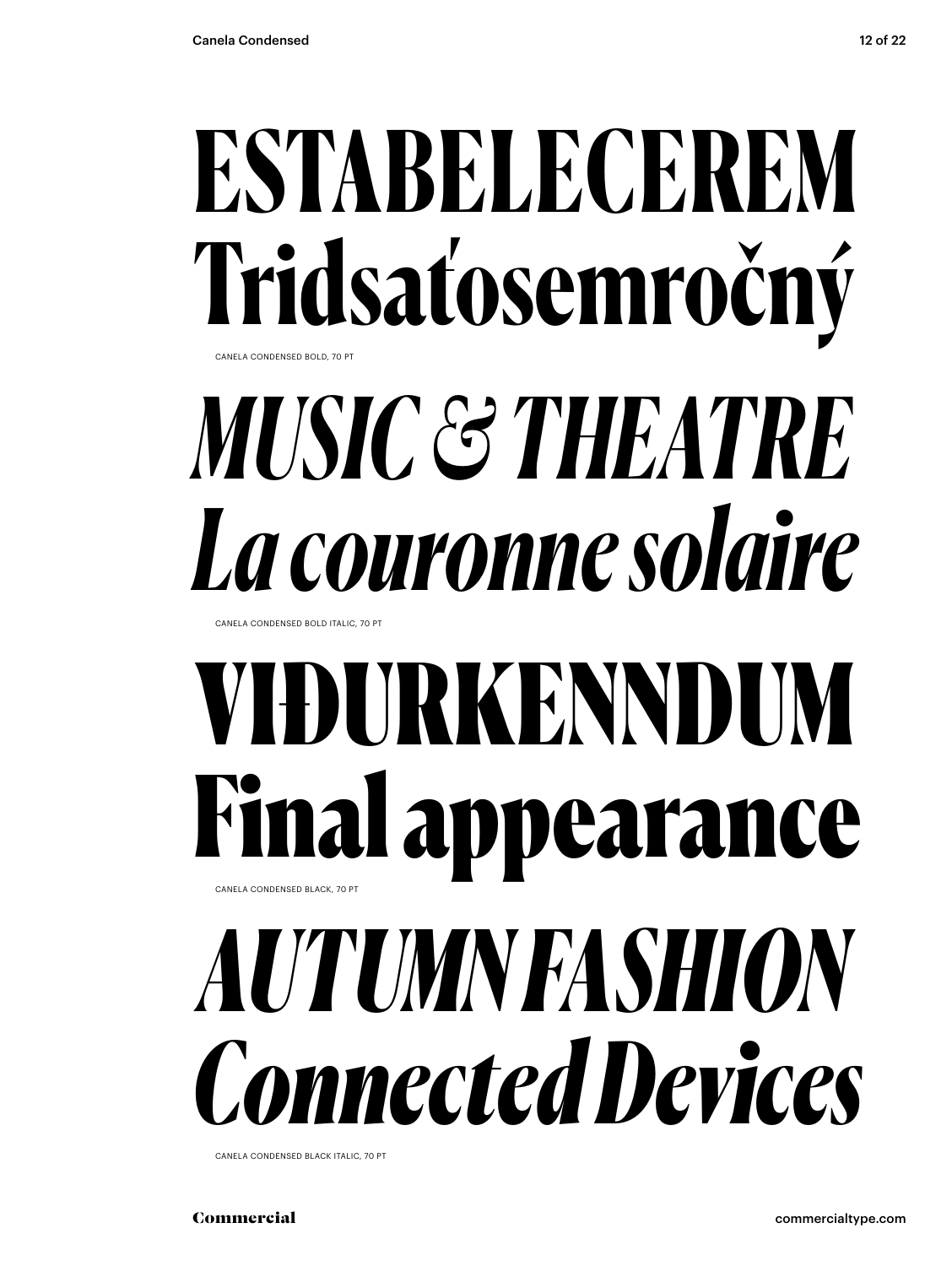Existence as confined by no limitations YER ALMASI GEREKTIĞI SAVI INI IR Autoveron välttämiseksi kolmipyöräisiä

CANELA CONDENSED THIN, 40 PT

*Characteristic wavelengths of helium atoms FUTURE UNITED STATES ATTORNEYS Flatarmál svæðisins er 712,67 ferkílómetrar*

CANELA CONDENSED THIN ITALIC, 40 PT

### Explosão dos ciclocarros foi resultado 14 COMMONWEALTH COUNTRIES Trend toward style and sophistication

CANELA CONDENSED LIGHT, 40 PT

*O'r awyr gwelir nad yw'r bwrdeistref yn un FORMER OUTSKIRTS OF THE ESTATE Der Gewinner des Turniers erhält seit 1971*

CANELA CONDENSED LIGHT ITALIC, 40 PT [ALTERNATE f w y]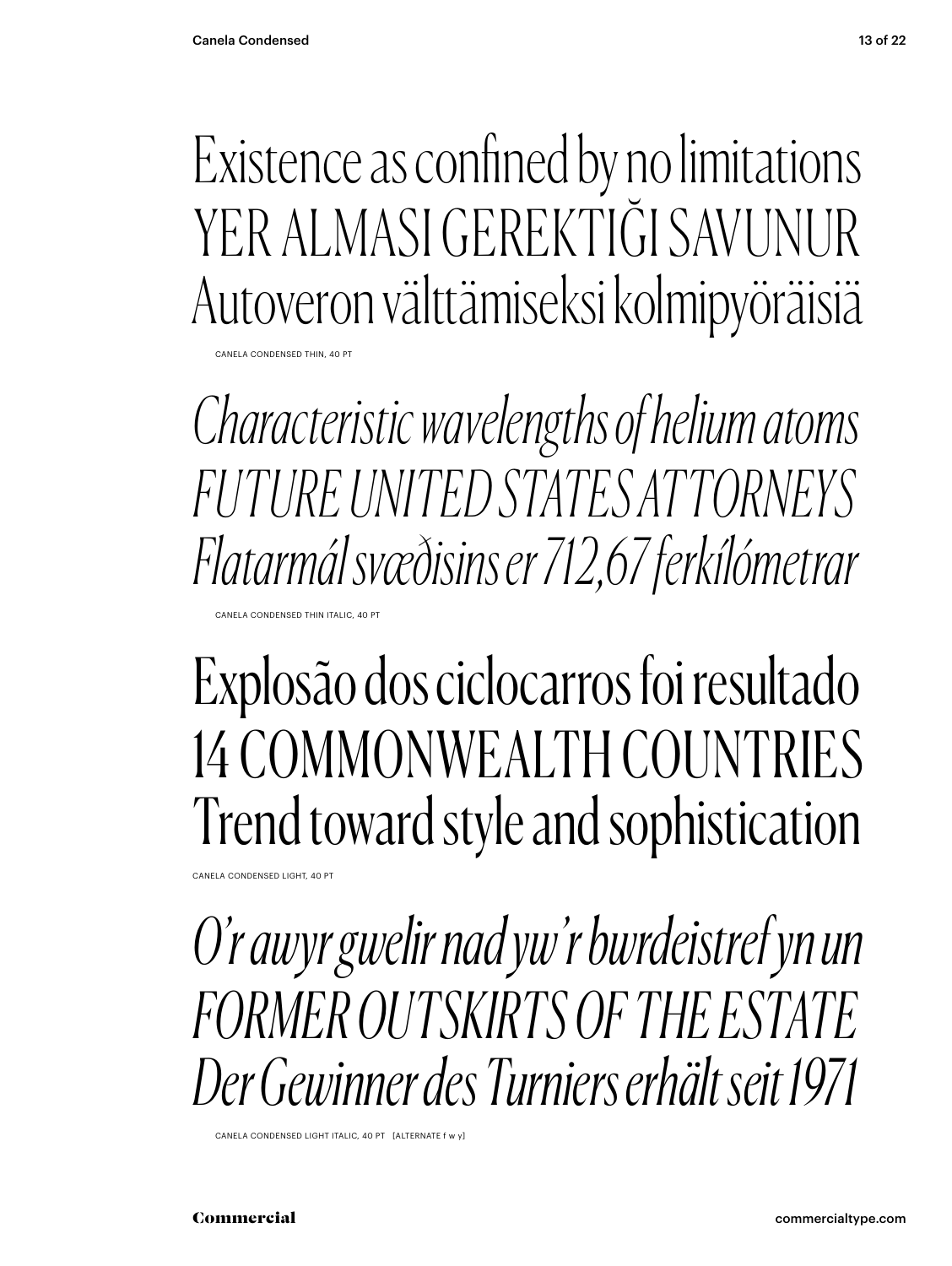### The terms of the deal remain unclear ANCIENT TIMBER FABRICATIONS Constituïa l'extensió total de Londres

CANELA CONDENSED REGULAR, 40 PT

*Surrounded by twisty backcountry roads MICROSCOPIC STRATUM OF INDIUM Departemen ini memiliki 174 kotamadya*

CONDENSED REGULAR ITALIC, 40 PT [ALTERNATE

### Director of Trade & Cargo Security OOK HET HONGAARS VERWANT Underwent a total overhaul in 1865

CANELA CONDENSED MEDIUM, 40 PT [PROPORTIONAL OLDSTYLE FIGURES]

*Med en kapacitet på 7.100 er det i dag 270 MOST PROMISING RESOURCES Gizonezkoen Sei Nazioen Txapelketaz*

CANELA CONDENSED MEDIUM ITALIC, 40 PT [ALTERNATE k x z]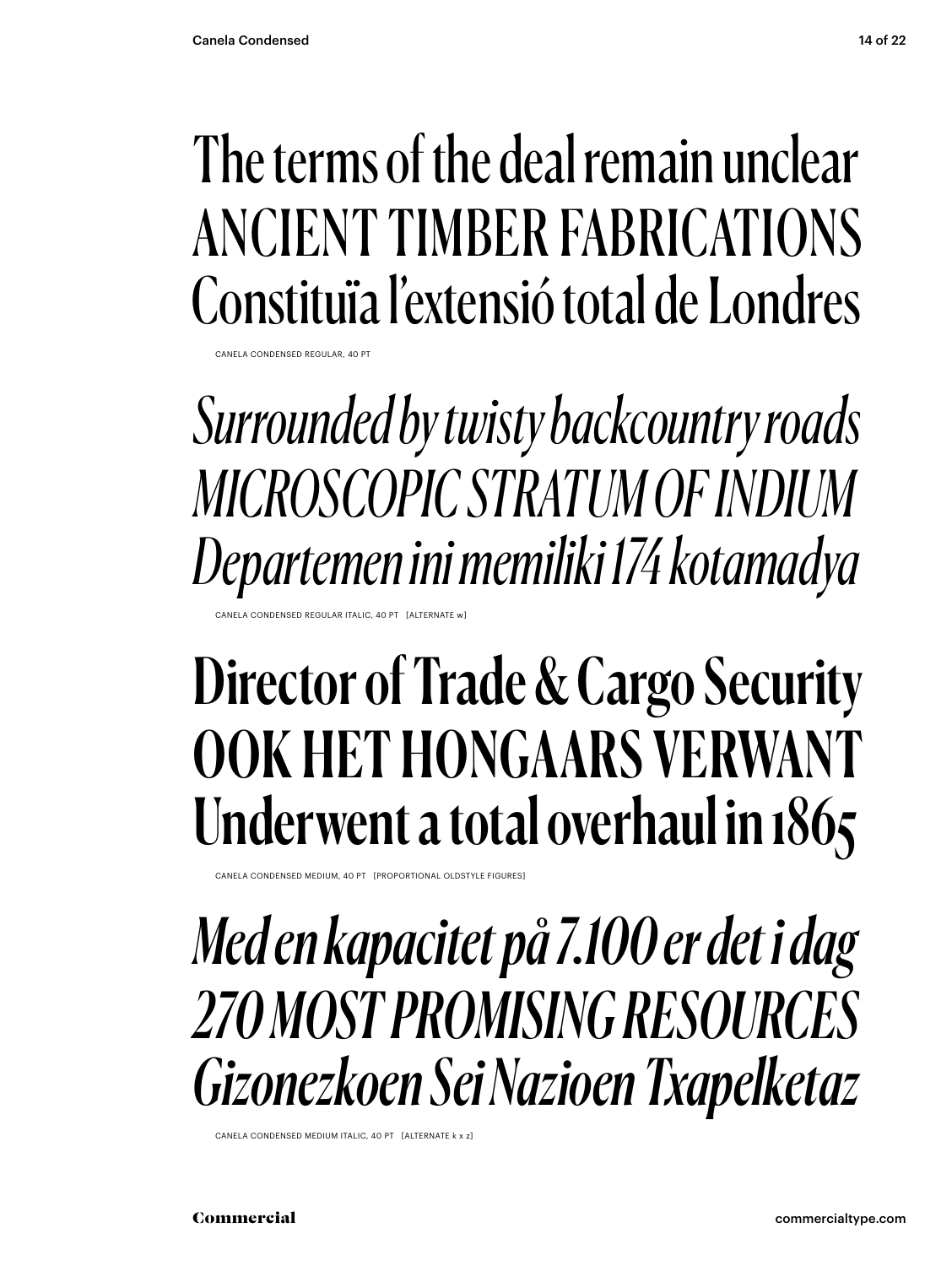### Novel area of pigment and fabric **72 TRAILBLAZERS OF PHYSICS** Il-pajjiži u t-territorji tal-Gappun

CANELA CONDENSED BOLD, 40 P

Według danych z 30 stycznia 2000 **COLORFUL AURORA-LIKE FIELDS Curation of art, history, and fiction** 

CANELA CONDENSED BOLD ITALIC, 40 PT

### New slate of federal regulation **PAK SE 49.500.000 INDIVIDË Established editorial practices**

CANELA CONDENSED BLACK, 40 PT

#### Alkotja a Francia Köztársaságot **MEANKIELI AY ISANG HILAGANG** Europapokal der Landesmeister

CANELA CONDENSED BLACK ITALIC, 40 PT FALTERNATE 7

Commercial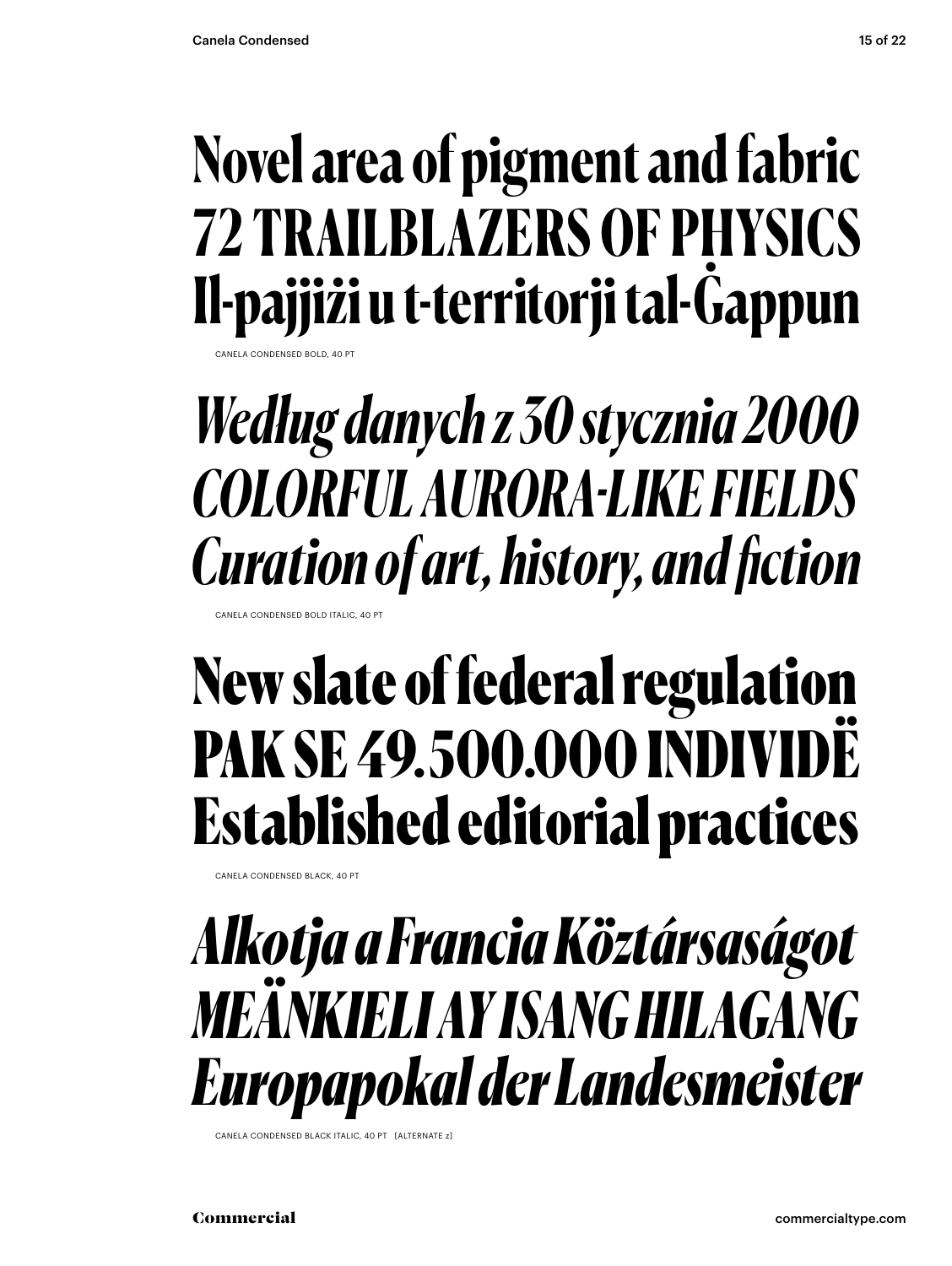#### Totalul teritoriului francez CANELA CONDENSED THIN, 60 PT

Generated viral news hits

CANELA CONDENSED LIGHT, 60 PT

#### Scientific Papers of 2017 CANELA CONDENSED REGULAR, 60 PT

# Gran Premio de México

CANELA CONDENSED MEDIUM, 60 PT

#### **Oversight Committee** CANELA CONDENSED BOLD, 60 PT

Normative nazionali

CANELA CONDENSED BLACK, 60 PT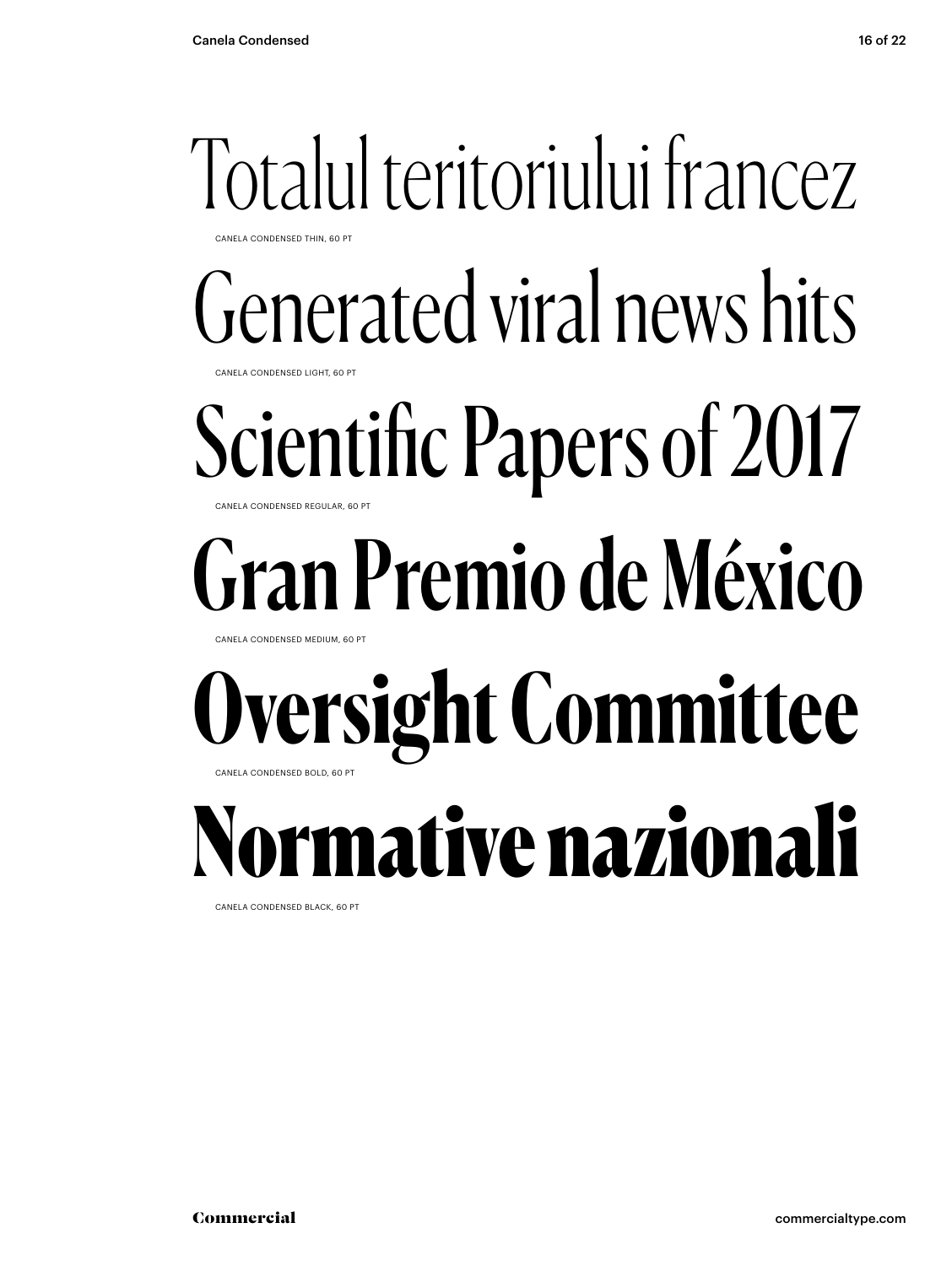

CANELA CONDENSED THIN ITALIC, 60 PT

CANELA CONDENSED LIGHT ITALIC, 60 PT [ALTERNATE &] *Spring & Summer Selection*

#### **NELA CONDENSED REGULAR ITALIC, 60 PT** *Rekord za največji odstotek*

# *Continued revitalization*

CANELA CONDENSED MEDIUM ITALIC

## *Võetakse vastu ka otsus*

CANELA CONDENSED BOLD ITALIC, 60 PT [ALTERNATE k v]



CANELA CONDENSED BLACK ITALIC, 60 PT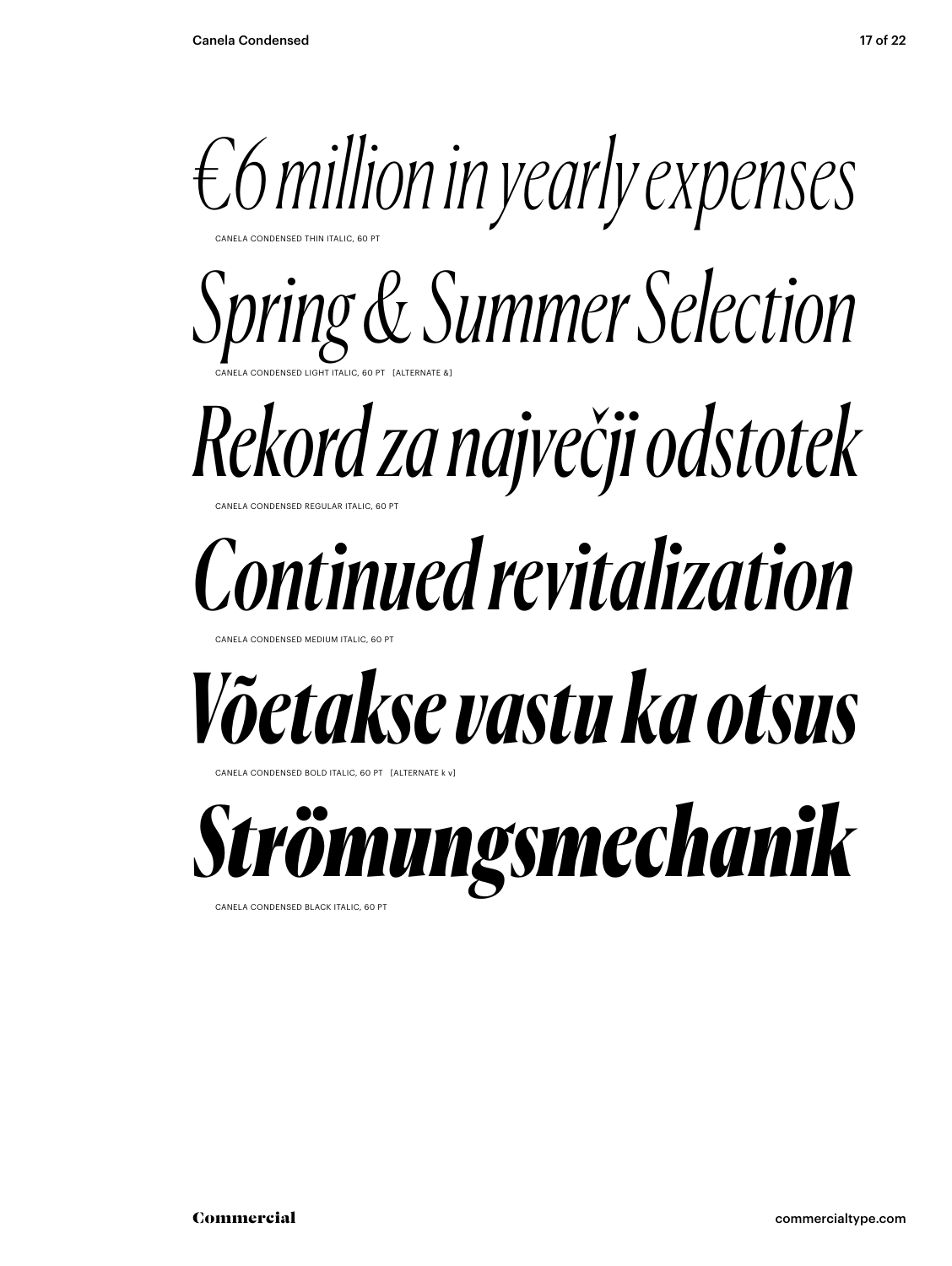ABCDEFGHIJKLMNOPQRSTUVWXYZ abcdefghijklmnopqrstuvwxyz  $[!2!...;...--()[]$ } $| \$ / $\& @$ \*""'',,,«»  $\leftrightarrow$   $\S$ •¶ $\sharp$ i $\mathbb{C}$  $\mathbb{P}$ ®IM  $i\dot{\iota}$  --- () [ ] { } /  $\langle \phi \rangle$  (  $\phi \rangle$ fb ff fh fi fj fk fl ft ffb ffh ffi ffj ffk ffl  $$E&1254567890$ cf%%<sup>20</sup>#°<+=-x:> 1234567890  $\frac{1}{2}$   $\frac{1}{3}$   $\frac{2}{3}$   $\frac{1}{4}$   $\frac{3}{4}$   $\frac{1}{8}$   $\frac{5}{8}$   $\frac{5}{8}$   $\frac{7}{8}$  $H^{1254567890}/_{1254567890}$  $\mathbb{H}^{1254567890}$   $\mathbb{H}_{1254567890}$ 234

## ÁÂÀÄÅÃĂĀĄÁÆÆÇĆČČČĎĐÉÊÈËĚĖĒĘĞĜ<br>ĢĠĦĤĺĨĨĬĬĨĮĨĬĴĶŁĹĽĻĿÑŃŇŅŎÔŎŎŎŎŎŌØ<br>ŐŒŔŘŖŠŚŞŜŞÞŤŢŦÚÛŨŬŬŰŨŲŮŨŴŴŴŴ ÝŶŶŸIJŽŹŹ

áâàäåãăāąåææçćčĉċďđðéêèëěēęğĝģģħĥıíîìï iījīiijjķlll'ļŀñńňņ'nŋóôòöõőōøøœŕřŗßšśşŝşþťṭt úûùüŭűūụůũẃŵẁẅýŷỳÿijžźż

UPPERCASE LOWERCASE

STANDARD PUNCTUATION

ALL CAP PUNCTUATION

LIGATURES

PROPORTIONAL LINING default figures

PROPORTIONAL OLDSTYLE

PREBUILT FRACTIONS

NUMERATORS & DENOMINATORS

SUPERSCRIPT & **SUBSCRIPT** 

STYLISTIC ALTERNATES

ACCENTED UPPERCASE

ACCENTED LOWER CASE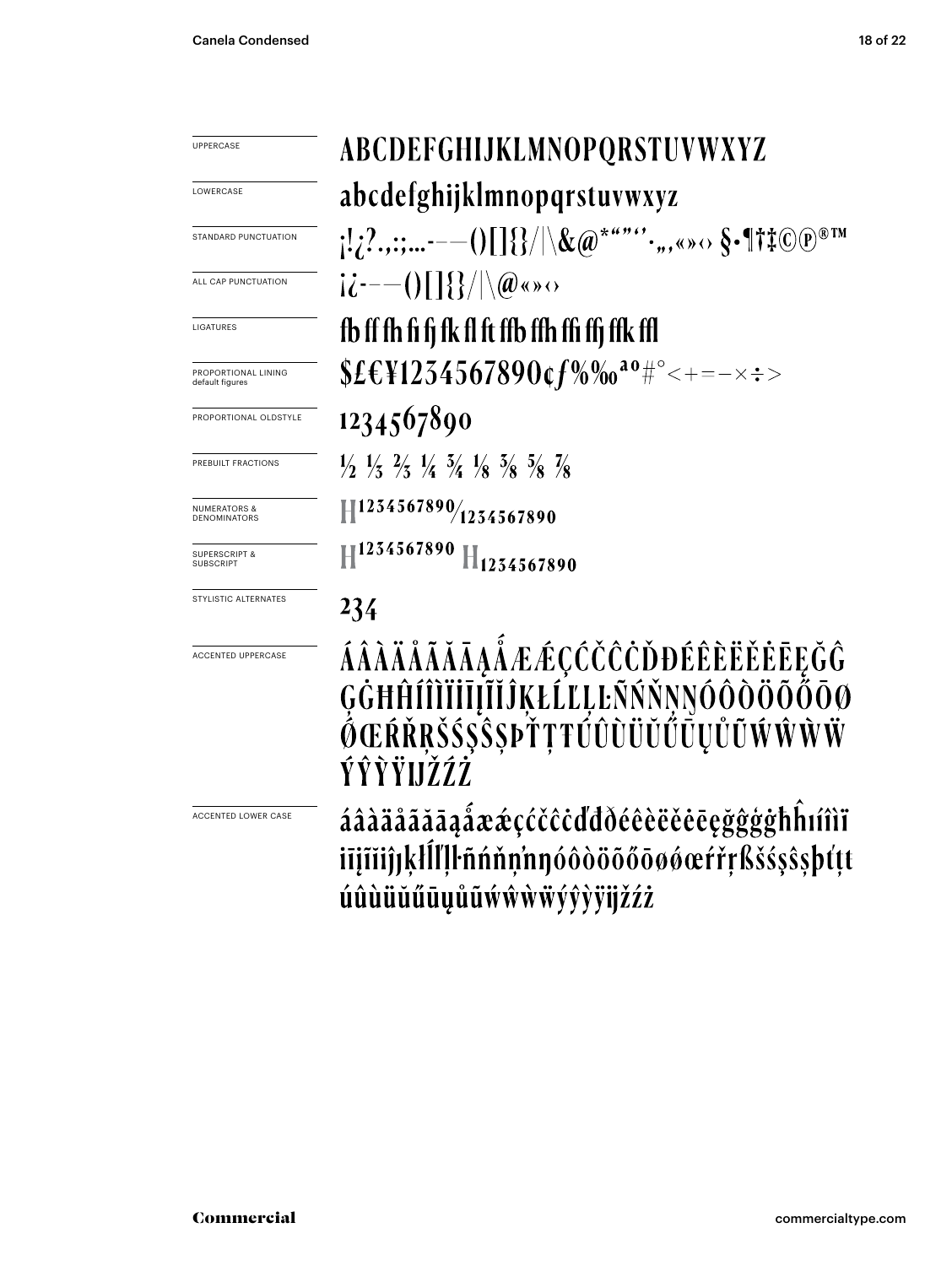ABCDEFGHIJKLMNOPQRSTUVWXYZ *abcdefghijklmnopqrstuvwxyz*  $\frac{1}{2}$ .......--- $\frac{1}{2}$ ......-- $\frac{1}{2}$  $ii^{---(0)}$ fb ff fh fi fi fk fl ft ffb ffh ffi ffi ffk ffl  $$E$ £¥1234567890¢f%‰ª°#°<+=-×÷> 1234567890  $\frac{1}{2}$   $\frac{1}{3}$   $\frac{2}{3}$   $\frac{1}{4}$   $\frac{5}{4}$   $\frac{1}{8}$   $\frac{5}{8}$   $\frac{5}{8}$   $\frac{7}{8}$  $H^{1254567890}/_{1254567890}$  $H^{1234567890}$  H<sub>1234567890</sub>  $Rvuxyz$  234  $\&$  fb ff fh fi fj fk fk fl ft ffb ffh ffi ffj ffk ffk ffl fft kßŵwwwvyvdźżźź ÁÂÀÄÅÃĂĀĄÁÆÆÇČČČÒĐÉÊÈËĔĒĘĞĜĢĠĦ ĤÍÎÌÏĬĪĮĨĬĴĶŁĹĽĻĿÑŃŇŅŊÓÔÒÖÕŐŌØŎŒŔŘŖŠ ŚŞŜŞÞŤŢŦŰÛÙÜŬŰŪŲŮŨŴŴŴŴŶŶŶŸIJŽŹŻ áâàäåããāąåææçćčĉċďdðéêèëěēęğĝģġhĥıíîìïiīįĩĭ iĵjķlĺľļŀñńňņ'nŋóôòöõőōøøœŕřŗßšśşŝşþťţtúûùüŭ űūųůũẃŵẁŵýŷỳÿijžźż

LOWERCASE

UPPERCASE

STANDARD PUNCTUATION

ALL CAP PUNCTUATION

**LIGATURES** 

PROPORTIONAL LINING default figures

PROPORTIONAL OLDSTYLE

PREBUILT FRACTIONS

NUMERATORS & DENOMINATORS

SUPERSCRIPT & **SUBSCRIPT** 

STYLISTIC ALTERNATES

ACCENTED UPPERCASE

ACCENTED LOWER CASE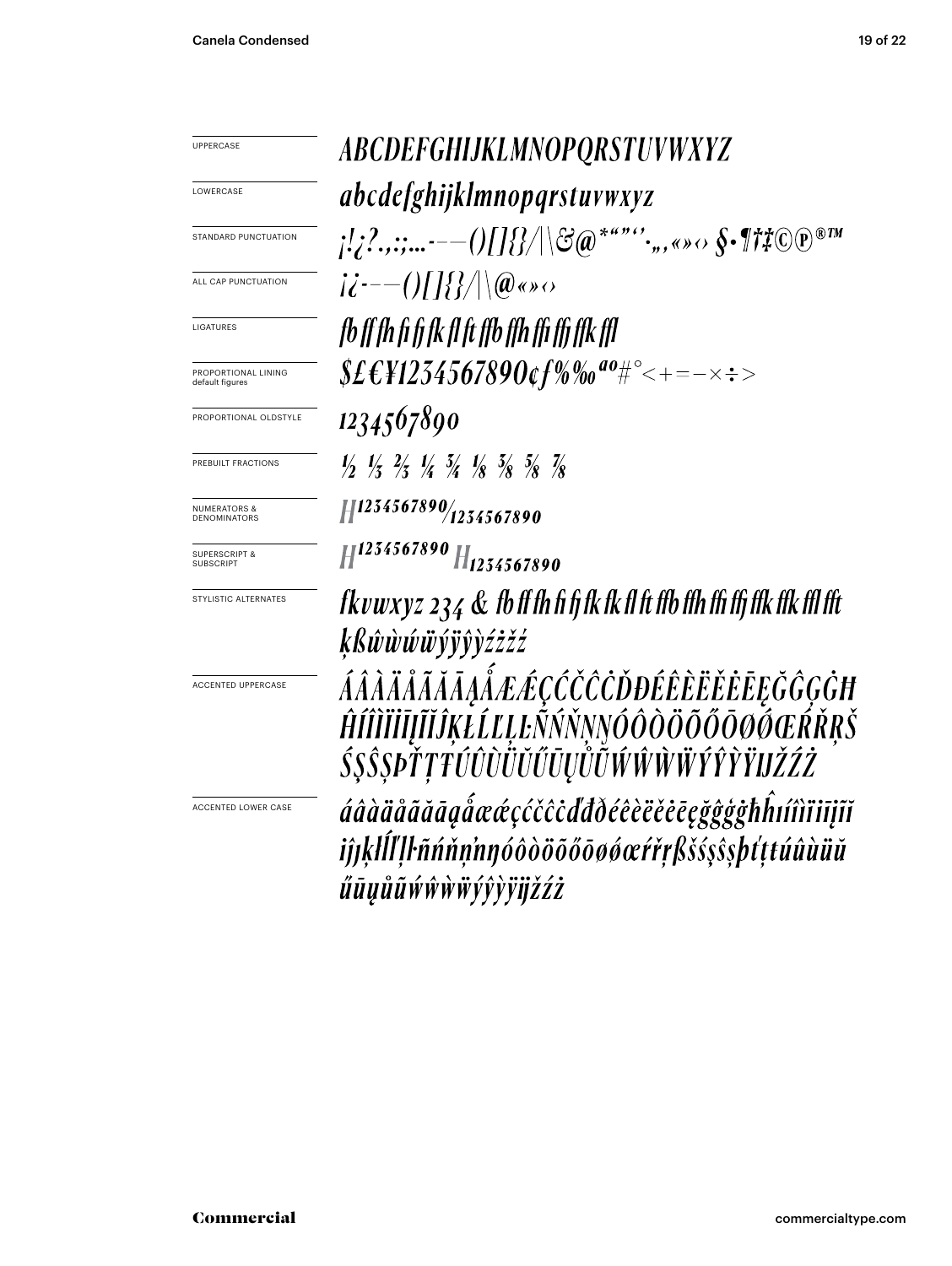**OPENTYPE FEATURES** FAMILY WIDE

ALL CAPS opens up spacing, moves punctuation up

PROPORTIONAL LINING default figures

PROPORTIONAL OLDSTYLE

LANGUAGE FEATURE Polski (Polish) kreska accent

LANGUAGE FEATURE Română (Romanian) s accent Updated: £1,825 €1,030 Original: **¥7,132 \$1,275** Updated: £1,825 €1,030

**DEACTIVATED ACTIVATED**

Original: **¥7,132 \$1,275**

FRACTIONS craces numeric date format  $21/05/10$  and  $21/18$   $46/92$   $21/05/10$  and  $2$   $1/18$   $^{46}\%$ superscript/superior  $\mathrm{x}158 + \mathrm{y}25 \times \mathrm{z}18 - \mathrm{a}4260$   $\mathrm{x}^{158} + \mathrm{y}^{25} \times \mathrm{z}^{18} - \mathrm{a}^{4260}$ subscript/inferior  $\mathrm{x}158 \div \mathrm{y}25 \!\times\! \mathrm{z}18\! -\mathrm{a}4260$   $\mathrm{x}_{158} \div \mathrm{y}_{25} \!\times\! \mathrm{z}_{18} \!-\! \mathrm{a}_{4260}$ NUMERATOR for making arbitrary fractions 0123456789 0123456789 0123456789 DENOMINATOR AND ITCHTONS DENOMINATOR **DENOMINATOR** 20123456789 0123456789

[New] Work @ £12.46 [NEW] WORK @ £12.46

Updated: £1,825 €1,030 Original: **¥7,132 \$1,275** Updated: £1,825 €1,030 Original: **¥7,132 \$1,275**

ŚLADY możliwość *źródła* ŚLADY możliwość *źródła* ÎNSUŞI activişti *conştiinţa* ÎNSUŞI activişti *conştiinţa*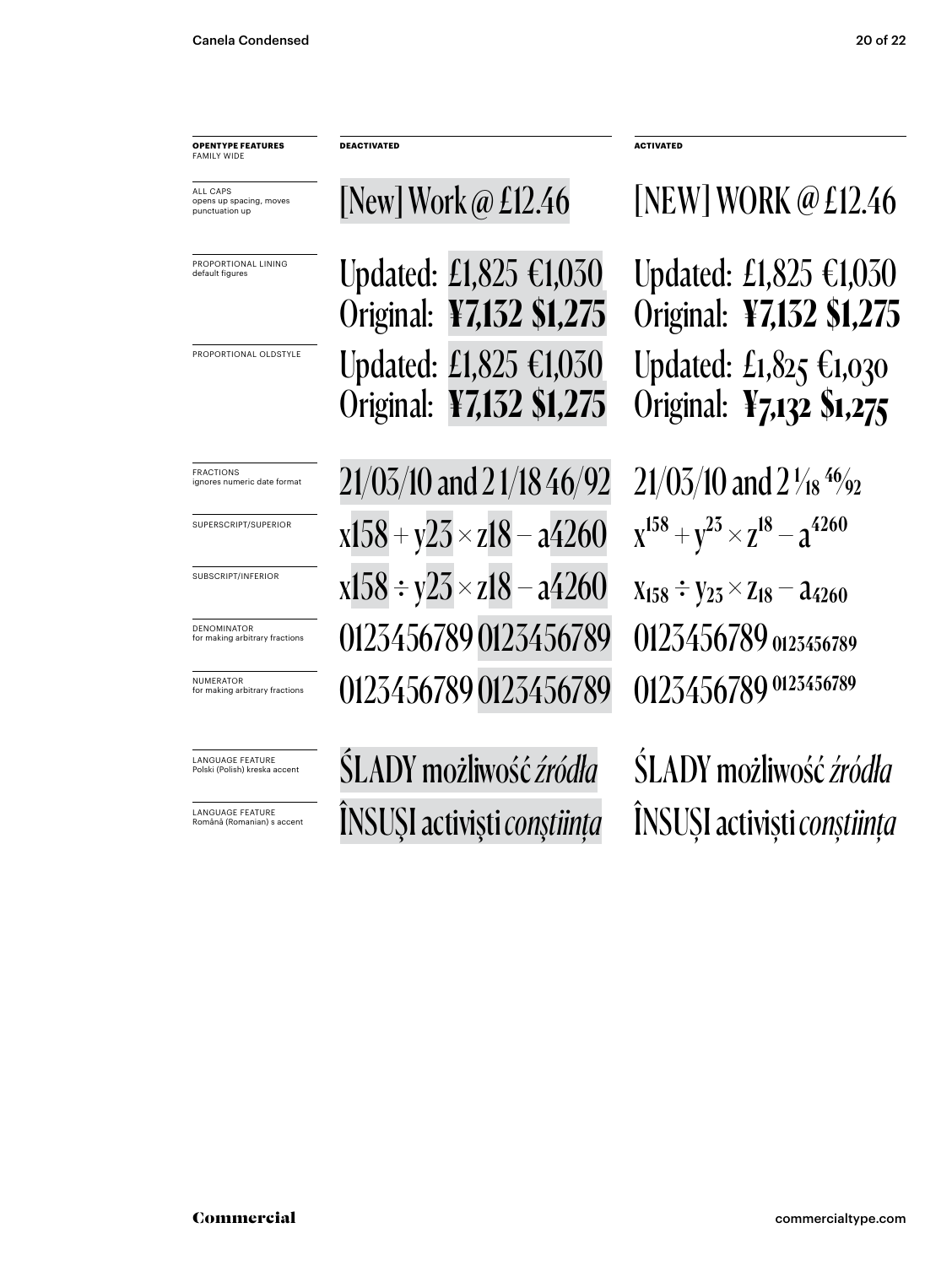STYLISTIC SET 07 alternate oldstyle 2 3 4

**DEACTIVATED ACTIVATED**

#### **DEACTIVATED ACTIVATED**

STYLISTIC SET 01 alternate v w

**OPENTYPE FEATURES**

ITALIC

STYLISTIC SET 02 alternate y

STYLISTIC SET 03 alternate k

STYLISTIC SET 04 alternate x

STYLISTIC SET 05 alternate z

STYLISTIC SET 06 alternate f ß

STYLISTIC SET 07 alternate oldstyle 2 3 4

STYLISTIC SFT 08 alternate &

*Newvoice for the weekend New voice for the weekend The 1971 Texas Grand Prix The 1971 Texas Grand Prix Switzerland's frozen zones Switzerland's frozen zones Before an offhanded effort Before an offhanded effort Election results for 2003 –4 Election results for 2003 –4 His fully mysterious reality His fully mysterious reality Work rankings in Dakotas Work rankings in Dakotas*

#### Purchased for  $E_4$ 12,483 Purchased for  $E_4$ 12,483

*Proportion & Colorations Proportion & Colorations*